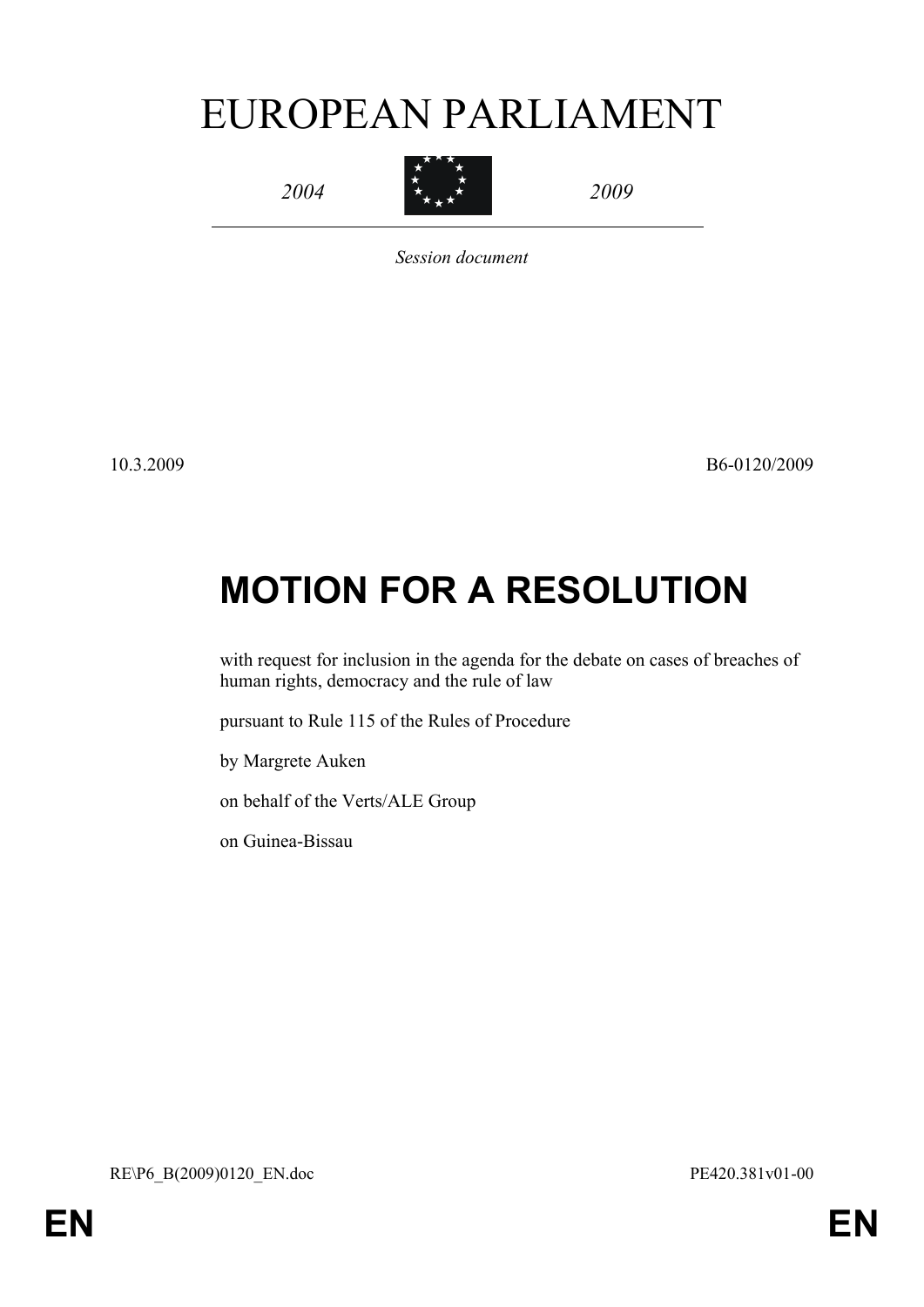#### **B6-0120/2009**

### **European Parliament resolution on Guinea-Bissau**

## *The European Parliament*,

- having regard to Rule 115(5) of its Rules of Procedure,
	- A. deeply concerned by the assassination of President João Bernardo Vieira after the killing of the country's army chief of staff, Gen Tagme Na Wai,
	- B. whereas the Guinea-Bissau's National Assembly speaker Raimundo Pereira was sworn in as interim head of state and whereas the armed forces pledged to respect the country's constitution,
	- C. whereas Mr Vieira ruled Guinea-Bissau from 1980 to 1999 before being deposed in a military coup and returned from exile in 2004 and was reinstated as President after the 2005 elections
	- D. whereas in the November 2008 parliamentary elections the African Party for the Independence of Guinea-Bissau and Cape Verde (PAIGC) won a majority seat while Mr Vieira's alliance was heavily defeated,
	- E. whereas Guinea-Bissau is confronted with drug traffic and serves as major drugs transit point between South America and Europe and drug traffic constitutes a serious threat to the political stability of the country,
	- F. whereas drug cartels with access to weapons, speedboats and planes have been able to secure cooperation from senior officials in the armed forces and government in one of the world's poorest countries, whose main export is cashew nuts,
	- G. whereas Guinea-Bissau's decades of political instability led the country in deep crisis including lack of access to clean water, health, education and civil servants across many ministries face months of wage arrears,
	- 1. Condemns the assassination of President João Bernardo Vieira and Gen Tagme Na Wai, army chief of staff,
	- 2. Calls on the new government to hold presidential elections in 60 days in conformity with the provisions of the constitution;
	- 3. Welcomes the army's pledge to respect the country's constitution and insists for a strict respect of the constitutional order;